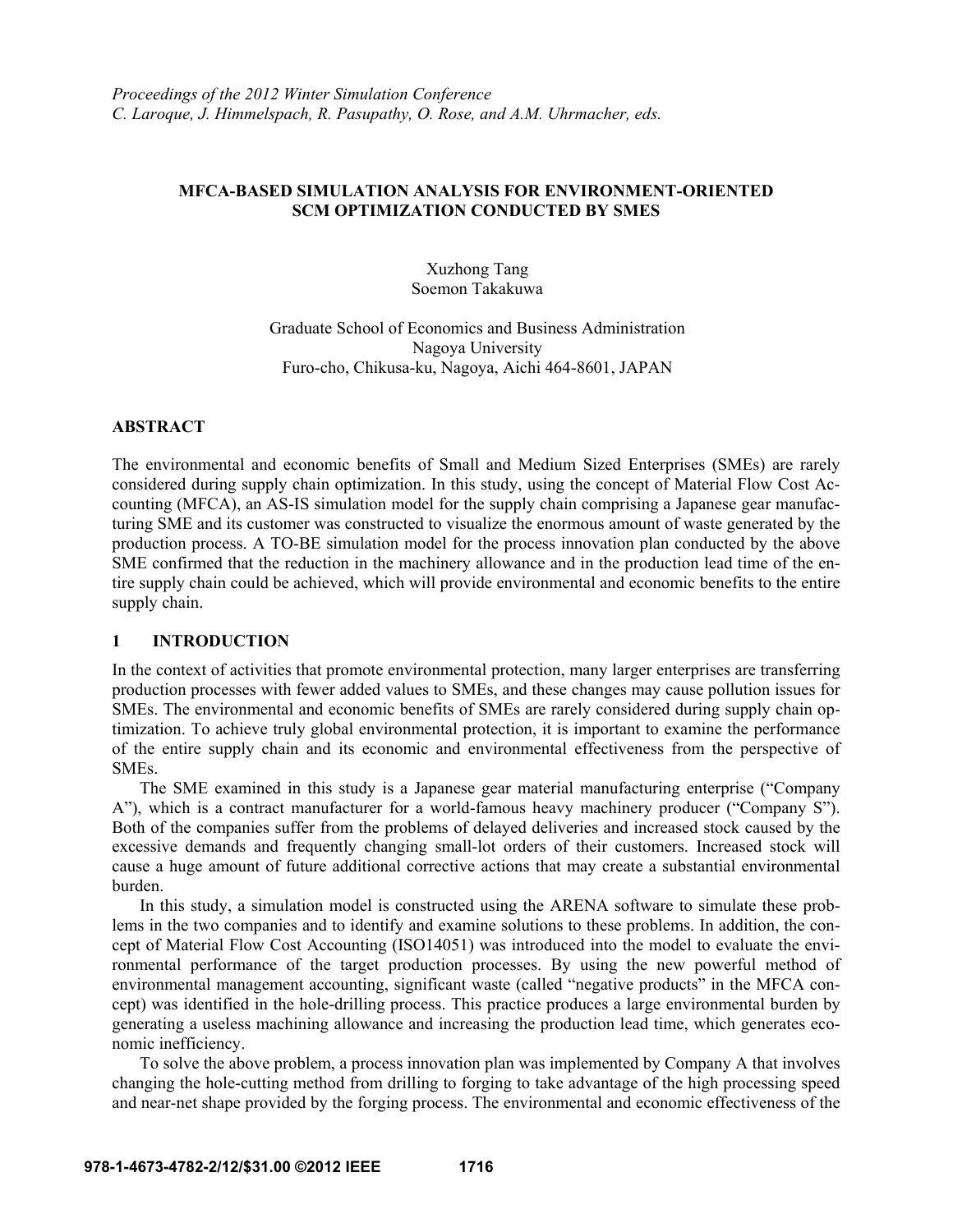innovation plan was confirmed by constructing the TO-BE simulation model (which represents the improved situation).

## **2 RESEARCH APPROACH: MFCA**

Company activities such as environmental preservation often lead to increased costs. Enterprises, however, focus on profit and economic efficiency. Recently, the development of environmental accounting systems has advanced, and these systems have been praised as being powerful methods for improving economic efficiency while simultaneously protecting the environment. In particular, Material Flow Cost Accounting (MFCA) has received considerable attention for its effectiveness (Environmental Industries Office 2010).

MFCA is a system used to measure the flow and stock of materials in the manufacturing process (raw materials and energy) in terms of physical and monetary units (Kokubu 2008). The prototype of MFCA was developed in Germany as an environmental protection accounting technique. Since the introduction of MFCA in Japan in 2000, great progress has been made regarding the application of MFCA to the activities of Japanese enterprises (Environmental Industries Office 2007). For the international standardization of MFCA, The Ministry of Economy, Trade and Industry in Japan proposed the New Work Item Proposal TC207 (to the environmental management category) to the International Organization for Standardization (ISO) in November 2007. After the proposal was adopted in March 2008, a working group for standardization was established and began work on the international standardization issue. The MFCA standard was granted ISO 14051 by the ISO secretariat in September, 2011, and MFCA has since attracted attention in Japan and worldwide (Environmental Industries Office 2010).

The concept of MFCA is shown in Figure 1.The manufacturing enterprise stocks raw materials, manufactures products through the production activities, and supplies them to the market. These products are considered as positive products in MFCA. Waste is also generated during the process of stocking and production because the materials that are stocked as inventory may deteriorate in quality or be replaced, and these materials or parts are no longer useable for production. When the materials are processed, residues or shavings may be generated. Under the circumstances mentioned above, these materials are considered waste. Because they may lead to environmental problems, in the concept of MFCA, these materials are treated as negative products and are considered a loss (Tang and Takakuwa 2011).



Figure 1: The concept of MFCA (Environmental Industries Office 2007)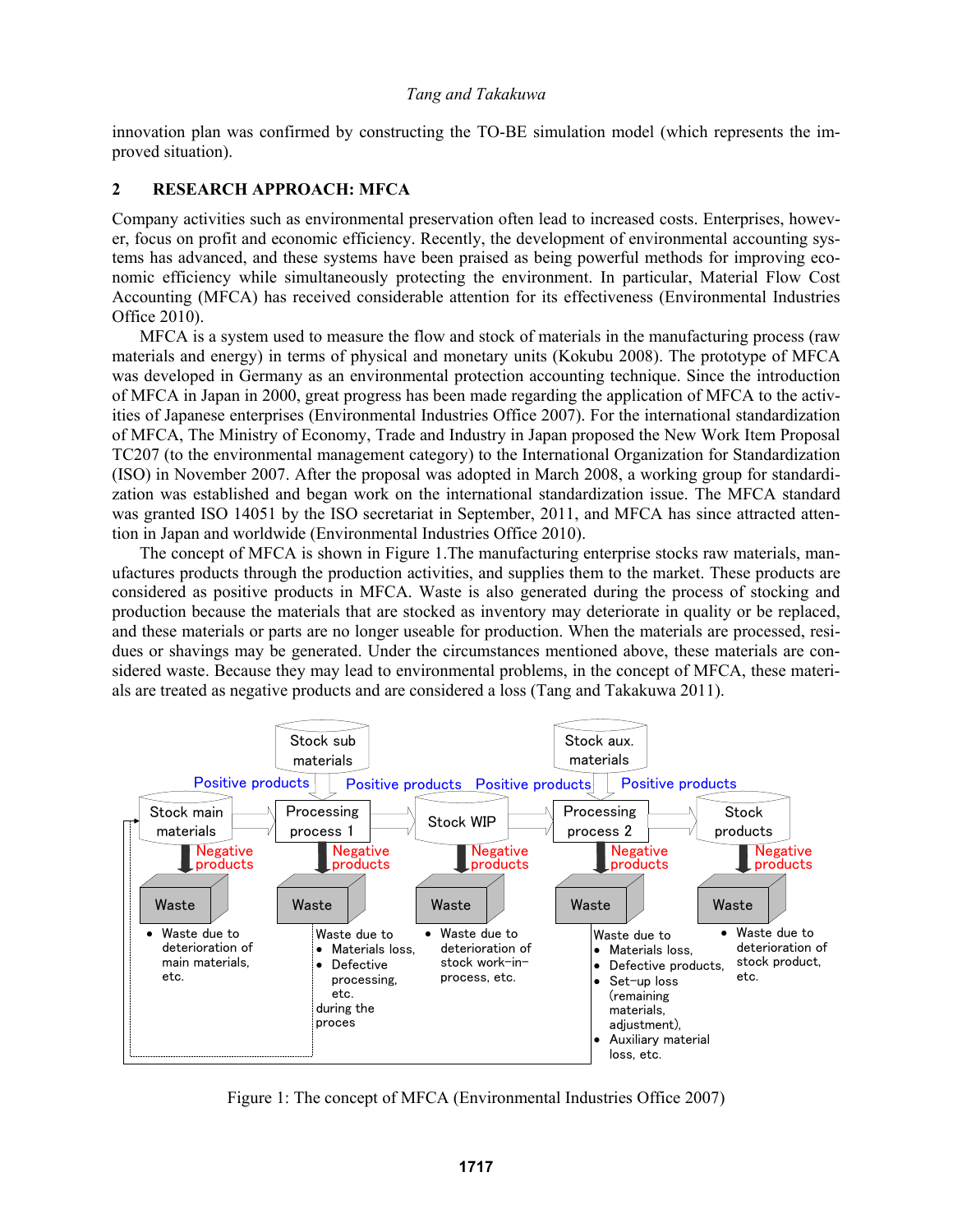The costs of both positive products and negative products are composed of the following four kinds of costs:

- (1) Material costs, MC, including main materials put in from the initial process, sub materials put in during midstream processes, and auxiliary materials such as detergents, solvents and catalysts.
- (2) System costs, SC, are processing costs, including labor, depreciation, overhead costs, etc.
- (3) Energy costs, EC, include electricity, fuel, utility and other energy costs.
- (4) Waste treatment costs.

A lot of practical applications have shown that by introducing MFCA, companies can improve both environmental performance and economic performance. However, examples of MFCA implementation in SMEs are still lacking (Environmental Industries Office 2010, Tang and Takakuwa 2011).

# **3 CASE STUDY AND AS-IS MODEL CONSTRUCTION**

## **3.1 AS-IS Model Reflecting the Actual Conditions of the Researched Target**

In this study, the main research target is a contract manufacturer (Company A, located in Niigata Prefecture, Japan) for a world-famous heavy machinery producer (Company S, located in Aichi Prefecture, Japan). The study focuses on the main business flow and part of the manufacturing process of four types of gears manufactured by the two companies, which is shown in Figure 2 and described below:

- (1) Unofficial Notifications Rough Production Plan: When the unofficial notifications are given by Company S, Company A will check stock conditions (especially the inventory of steel cylindrical bars and semi-processed products that had been produced through the forging process). Company A will create the material purchasing plan and the semi-processed product plan, which is called the Rough Production Plan. Based on the rough production plan, the production instructions for the cutting process and the forging process are created.
- (2) Orders Detailed Production Plan: While the real orders are being received, Company A will create a Detailed Production Plan. Based on this plan, the production instructions for the heating treatment process through the surface lathing are created by Company A. After the surface lathing process is finished, the products are delivered to Company S. Company S continues the holedrilling process using the machining centers (MC).



Figure 2: Business flow and manufacturing process of Company A and Company S

Because the demands for the gears are large, the orders from Company S's customers consist of various products in small quantities, and notification information is changed by the customers frequently, both Company S and Company A have problems with delayed deliveries and overstocks.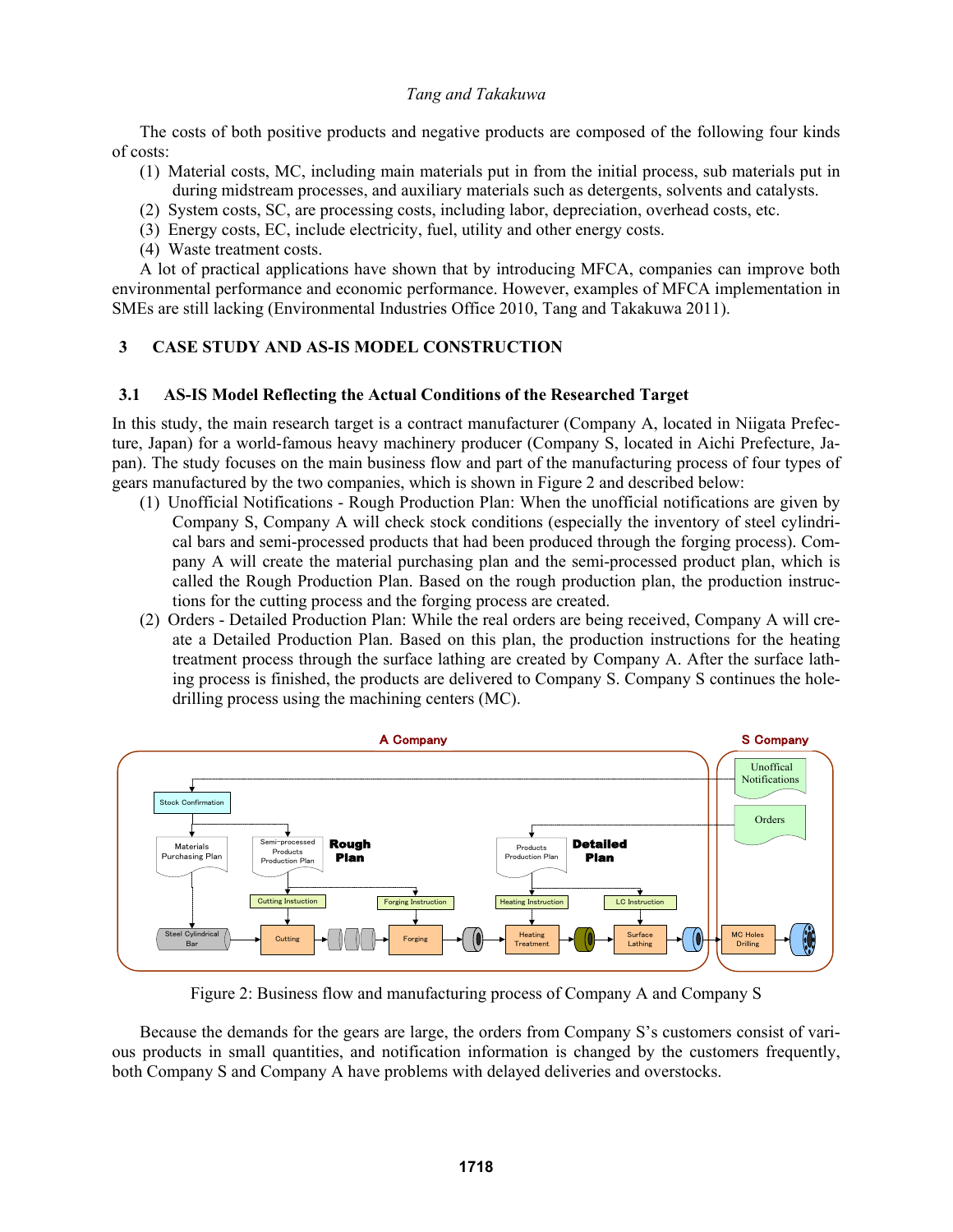To reflect the detailed operating situation of the production processes, an AS-IS simulation model of the business flow of the two companies was constructed. There are some powerful expert simulation tools like Umberto that were developed to master the production processes and material and energy flows or carbon footprints during the enterprises' manufacturing activities to perform environmental analysis (Ifu Hamburg GmbH 2010). In this study, simulation package ARENA was used to build simulation models of the manufacturing process considering both the economic and environmental aspects (Kelton, Sakowski, and Swets 2010). For evaluating economic performance, the key indices are selected as follows:

- (1) Production lead time: An average production lead time for a single order, which reflects the production efficiency and is the essential index that influences the following other indices.
- (2) Finished orders: The quantity of the orders for which all of the production processes are finished, which influences the revenue of the enterprises directly.
- (3) Delayed orders: Among the finished orders, the orders for which the actual production lead time is longer than the delivery time required by the customers. This index influences the customers' satisfaction.
- (4) WIP Inventory: This index represents a financial balance of the enterprises.

The production processes of four typical products were selected for the model construction. Table 1 shows the orders' requirements and the contents of each product, and Table 2 shows the different production times and lots in the different production processes.

| <b>Product Type</b>            | M1       |          |          |          |
|--------------------------------|----------|----------|----------|----------|
| <b>Order Frequency (hours)</b> | every 48 | every 56 | every 56 | every 24 |
| <b>Delivery Time</b> (hours)   | 240      | 240      | 240      | 240      |
| <b>Order Lot</b> (pieces)      |          |          |          |          |

| <b>Product Type</b>        | M1                 |                 |                    | M <sub>2</sub>  |                 | L1                     |                    | L2              |  |
|----------------------------|--------------------|-----------------|--------------------|-----------------|-----------------|------------------------|--------------------|-----------------|--|
| <b>Production Sequence</b> | <b>Lot Size</b>    | Time<br>(hours) | <b>Lot Size</b>    | Time<br>(hours) | <b>Lot Size</b> | <b>Time</b><br>(hours) | <b>Lot Size</b>    | Time<br>(hours) |  |
| 1) Cutting Process         | 38 pcs.            | $\overline{4}$  | 36 pcs.            | 3.79            | 36 pcs.         | 3.89                   | $33$ pcs.          | 3.88            |  |
| 2) Forging Process         | $47$ pcs.          | 1.1             | $47$ pcs.          | 1.2             | 47 pcs.         | 1.54                   | $47$ pcs.          | 1.6             |  |
| 3) Heat Treatment          | $4,666 \text{ kg}$ | 24              | $4,666 \text{ kg}$ | 24              | $4,666$ kg      | 24                     | $4,666 \text{ kg}$ | 24              |  |
| 4) Surface Lathing         | 72 pcs.            | 7.14            | 72 pcs.            | 6               | $12$ pcs.       | 9.58                   | $12$ pcs.          | 9.9             |  |
| 5) MC Process              | 72 pcs.            | 9.54            | 72 pcs.            | 8               | $12$ pcs.       | 17.62                  | $12$ pcs.          | 14.46           |  |

Table 2: Production times and lot sizes in the different production processes

The model is comprised of the following six sub-modules, as shown in Figure 3:

- (1) Order Arrivals: In this sub-module, unofficial notifications and orders are generated and addressed with different order numbers, product quantities, structures of materials, delivery times, and so forth.
- (2) Cutting Process: Cutting instruction is established according to the present inventory level of semi-processed products and the total demand for products calculated in the first sub-module.
- (3) Forging Process: After the cutting process is finished, the products are sent to the forging process machines. In this module, the process is divided into two sub-processes: preheating and pressing. It should be noted that the processes of modules (2) and (3) are guided by a rough production plan formulated according to the unofficial notifications. Modules (4) through (6) are guided by a detailed production plan that is formed according to the real, final orders.
- (4) Heating Treatment: It takes 24 hours to change the hardness of the steel through this process.
- (5) Lathe Process: The products' surfaces are lathed precisely in this process.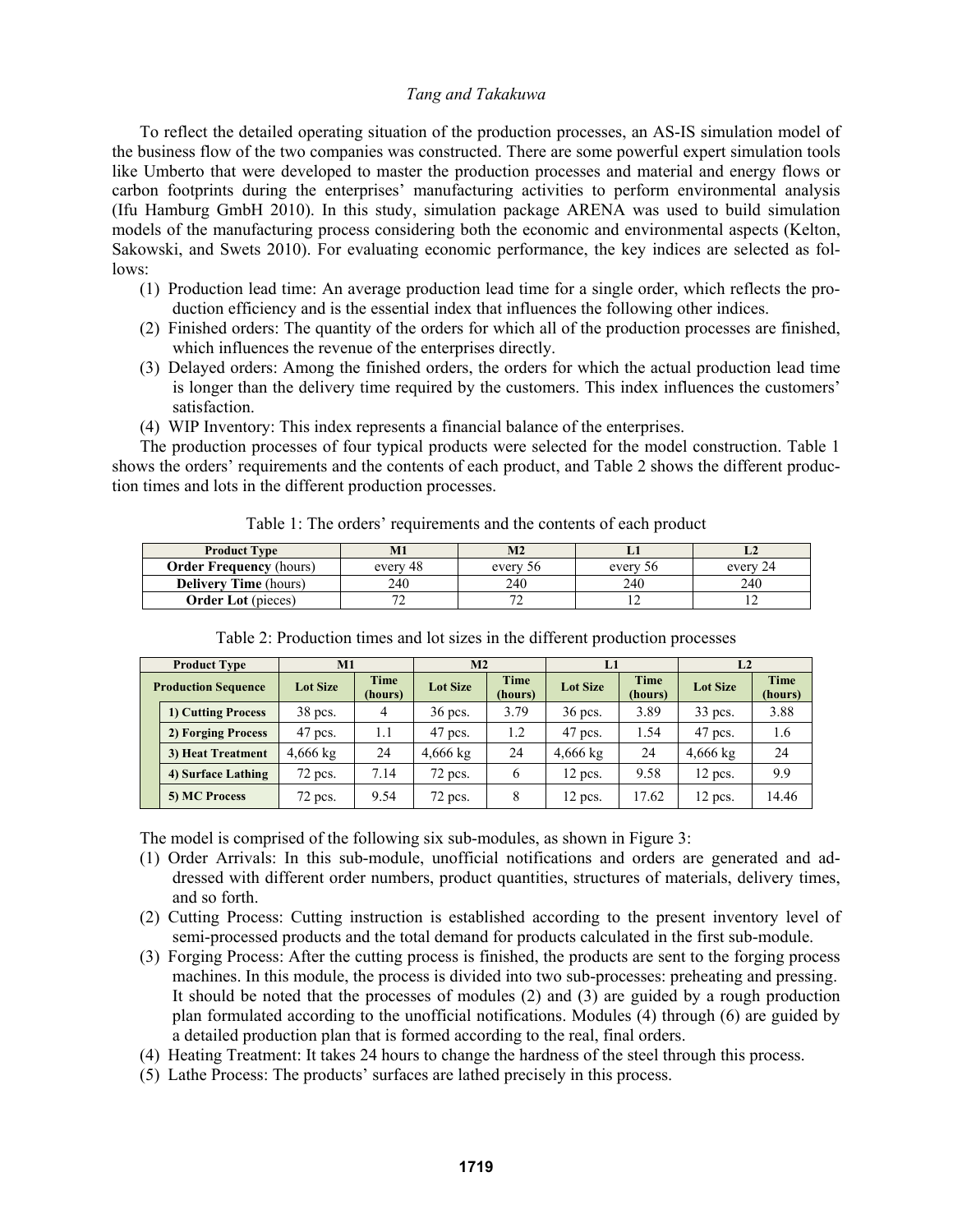(6) MC Process: During this process, the surrounding holes, called D holes, are drilled. A large machining allowance is generated that increases the environmental burden.



Figure 3: The logic of the AS-IS simulation model

Figure 4 shows an animation of the operating situation of the AS-IS model. The left part of the illustration, labeled "WIP", shows the changing semi-processed product (called WIP) inventory level, which is demonstrated by both the plots and the figures. The middle part shows the implementation of the production processes. The figures labeled "finished orders" and "delayed orders" show the ability to fulfill orders.



Figure 4: Animation of the AS-IS simulation model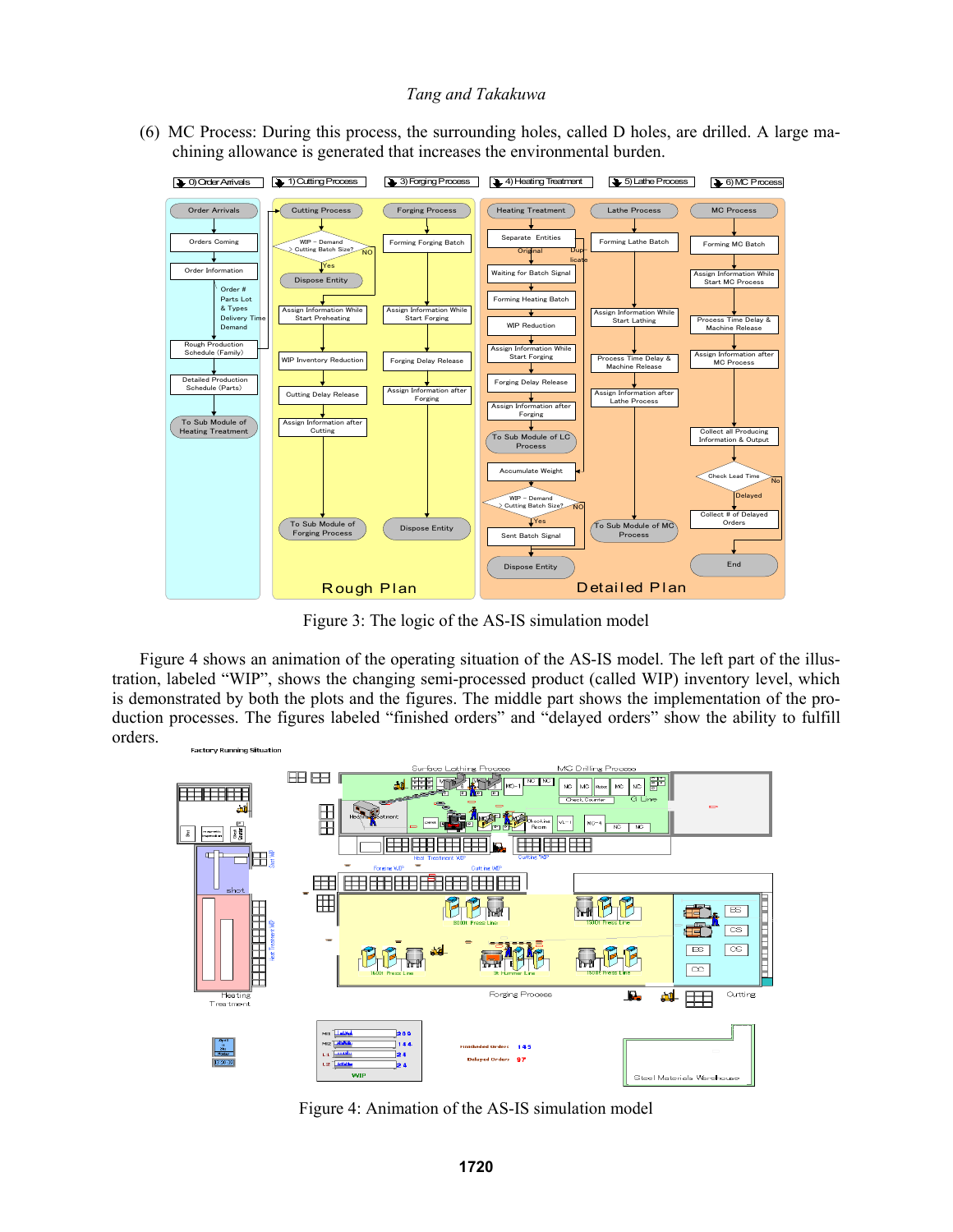The AS-IS model was executed 100 times, with the run length assumed to be 1 year. The average results at the 95% confidence level are shown in Table 3. It can be seen that most of the finished orders are delayed, and the quantity of the WIP inventory is almost 2.5 times as many as those in the case of a single order, as shown in Figure 5 and Figure 6. These results show that the current production capacity cannot meet the demand for orders. To resolve the capacity problem and to manage emergency orders, Company A must produce the WIP beforehand according to the unofficial notifications, which may be changed or cancelled by customers in the future and cause the overstock problems. Furthermore, overstocks could cause financial problems and produce scrapped waste, increasing the environmental burden. Figure 6 shows that the WIP inventory levels at both the term-end and during the period remain high.

| <b>KPI</b>                   | <b>Results</b> |
|------------------------------|----------------|
| Production Lead Time (hours) | 330            |
| Finished Orders (orders)     | 690            |
| Delayed Orders (orders)      | 356            |
|                              |                |
|                              |                |
|                              |                |
|                              |                |

Orders

Table 3: Order fulfillment conditions



Figure 5: The distribution of the production lead time of different orders



Figure 6: The WIP inventory levels at both the term-end and during the period

Measures, such as the optimization of production scheduling or resource investment, can increase the capacity, which could solve both the capacity problem and the stock problem. First, however, it is important to determine whether there are hidden losses or waste during the production process. Therefore, in-process evaluation techniques should be introduced into the model. Recently, MFCA has received considerable attention for its effectiveness. The concept of MFCA can be used to reconstruct the model and to visualize the hidden waste of the researched production process.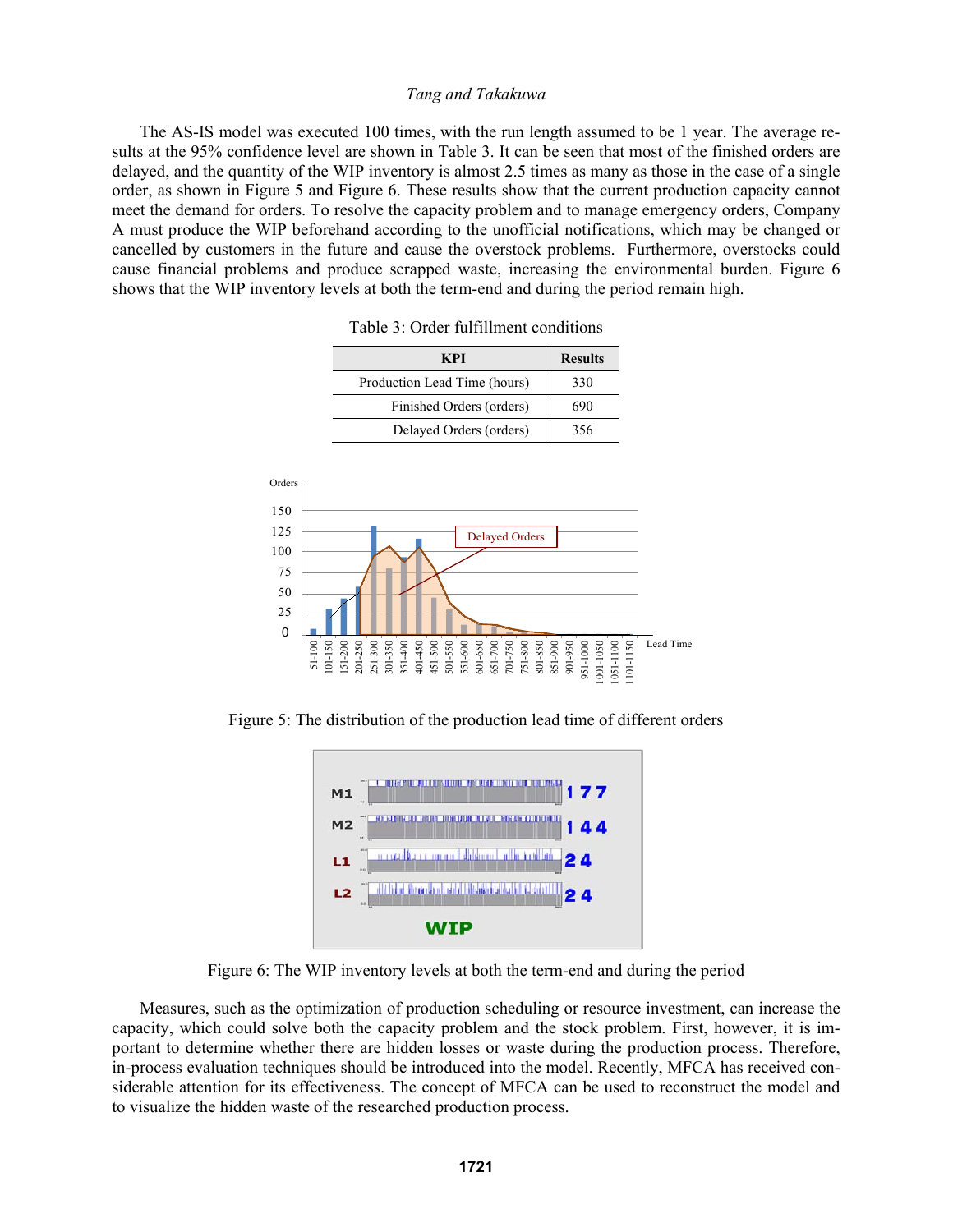## **3.2 AS-IS Simulation Model Using the Concept of MFCA**

The above-mentioned concept of MFCA was introduced in the AS-IS simulation model by adding the cost calculations. Table 4 shows the weight of the input material and the output-positive products at each process.

| M1<br><b>Product Type</b>  |                                  |                                   | M <sub>2</sub>                   |                                   | L1                               |                                   | L <sub>2</sub>                   |                                   |
|----------------------------|----------------------------------|-----------------------------------|----------------------------------|-----------------------------------|----------------------------------|-----------------------------------|----------------------------------|-----------------------------------|
| <b>Production Sequence</b> | Input<br><b>Material</b><br>(kg) | Output<br><b>Material</b><br>(kg) | Input<br><b>Material</b><br>(kg) | Output<br><b>Material</b><br>(kg) | Input<br><b>Material</b><br>(kg) | Output<br><b>Material</b><br>(kg) | Input<br><b>Material</b><br>(kg) | Output<br><b>Material</b><br>(kg) |
| 1) Cutting Process         | 11.37                            | 10.7                              | 11.86                            | 11.2                              | 22.64                            | 20.8                              | 23.81                            | 22.5                              |
| 2) Forging Process         | 10.7                             | 8.76                              | 11.2                             | 9.35                              | 20.8                             | 18.3                              | 22.5                             | 19.3                              |
| 3) Heat Treatment          | 8.76                             | 8.76                              | 9.35                             | 9.35                              | 18.3                             | 18.3                              | 19.3                             | 19.3                              |
| 4) Surface Lathing         | 8.76                             | 6.36                              | 9.35                             | 8.39                              | 18.3                             | 13.53                             | 19.3                             | 14.5                              |
| 5) MC Process              | 6.36                             | 4.335                             | 8.39                             | 6.65                              | 13.53                            | 8.166                             | 14.5                             | 9.848                             |

Table 4: Weight of the input material and the output-positive products at each process

Figure 7 shows both the positive and negative costs in the different production processes. As the products are processed more, the associated amounts increase.



Figure 7: Animation of the AS-IS model using the concept of MFCA.

The model was executed 100 times, with the run length assumed to be 1 year. The results (at the 95% confidence level) are shown in Table 5.

|                                    | <b>Cutting Process</b> | Forging<br><b>Process</b> | Heating<br><b>Treatment</b> | <b>Surface</b><br>Lathe | <b>MC Process</b> |
|------------------------------------|------------------------|---------------------------|-----------------------------|-------------------------|-------------------|
| <b>Positive Products Cost</b>      | $306(32,810)*$         | 3,796                     | 199                         | 2.704                   | 4.130             |
| <b>Negative Products Cost</b>      | $20(2,071)$ *          | 340                       |                             | 740                     | 1.721             |
| <b>Total Cost</b>                  | $326(34,882)$ *        | 4,136                     | 199                         | 3.444                   | 5,851             |
| <b>Negative Products Cost Rate</b> | 6%                     | 8%                        | $0\%$                       | 21%                     | 29%               |

Table 5: Simulation executing results of MFCA (Unit: thousand JPY)

\*: The values in the parentheses are calculated including the costs of the main materials. Because all of the main materials (steel cylindrical bars) are newly inputted during the first process called the cutting process, the costs of the main materials should be excluded in order to compare the costs of negative products generated in the different processes fairly.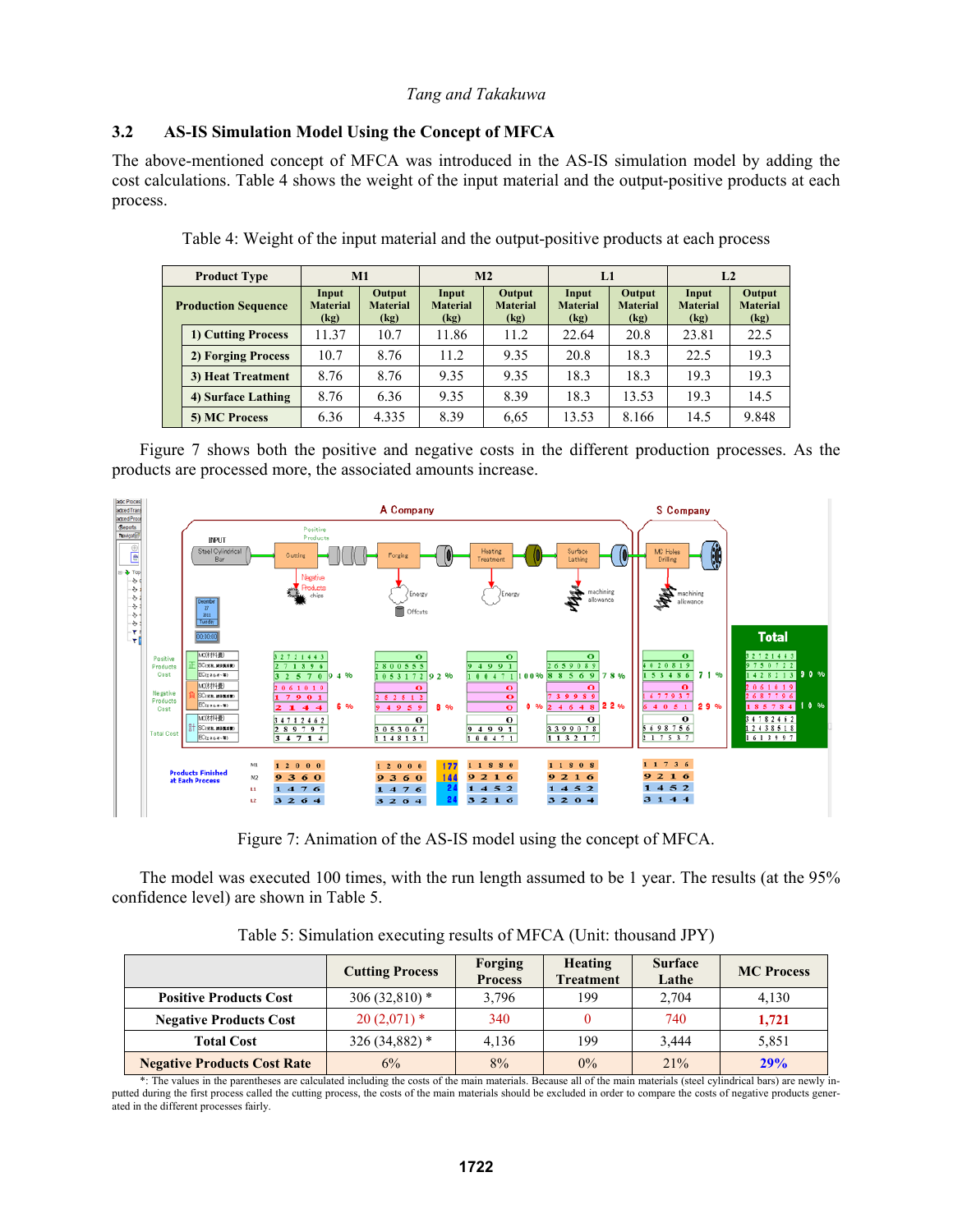It is apparent the costs of the negative products generated in the MC process are much greater than that for the other processes.

## **4 INNOVATION PLAN AND THE TO-BE MODEL**

The above analysis results are shown for Company A. By examining possible methods of improvement, Company A established a process innovation plan that involved taking advantage of the speed of the forging process to make the surrounding holes, called D holes, instead of drilling the holes during the MC process. The process-changing innovation is shown in Figure 8.

If the innovation plan is successful, the time of the MC process will be reduced significantly, while the forging process time will almost not be changed, as shown in Table 6.



Figure 8: Diagram of the process-changing innovation

| <b>Product Type</b> |                        | M1   | M <sub>2</sub> | L1    | L <sub>2</sub> |
|---------------------|------------------------|------|----------------|-------|----------------|
|                     | <b>Forging Process</b> | 1.1  | 1.2            | 1.54  | 1.6            |
| <b>AS-IS Model</b>  | <b>MC Process</b>      | 9.54 |                | 17.62 | 14.46          |
| <b>TO-BE Model</b>  | <b>Forging Process</b> | 1.21 | 1.24           | 1.69  | 1.75           |
|                     | <b>MC Process</b>      | 4.03 | 1.3            | 1.1   | 0.67           |

Table 6: MC process time in the AS-IS model and the TO-BE model (Unit: hours)

Because the MC processing lead time should be significantly reduced, a detailed plan can be made based on the real orders during the forging process, which may lead to a reduction in WIP stock. Figure 9 shows the details of the changed business flow.

To test the effectiveness of this innovation plan, a TO-BE simulation model was constructed, as shown in Figure 10.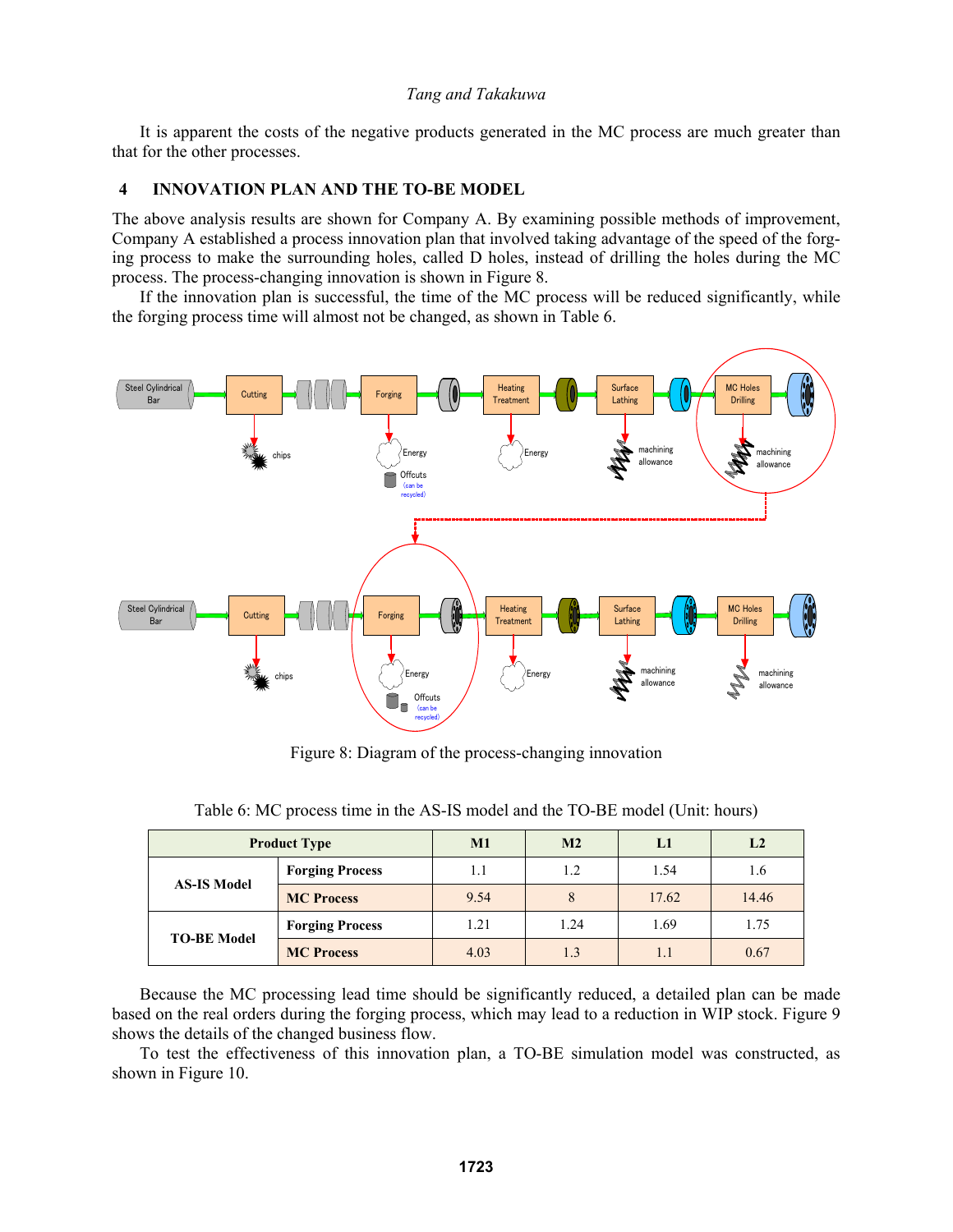



Figure 9: Business flows of the AS-IS and TO-BE models



Figure 10: The logic of the TO-BE model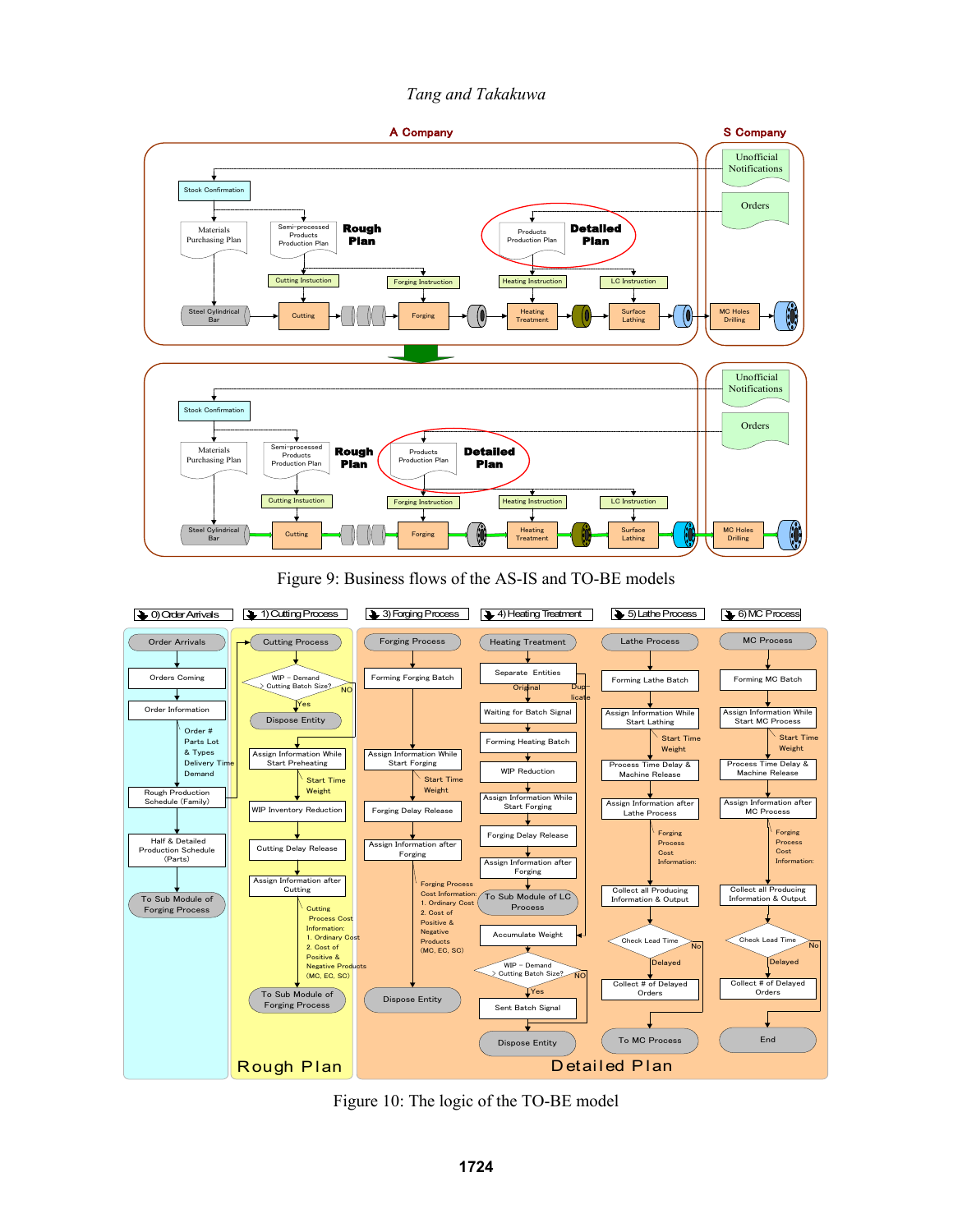Figure 11, Figure 12, and Table 7 show the execution results of the TO-BE model. Compared with the results of the AS-IS model, the values for environmental performance and economic performance were balanced in the TO-BE model. Even though the production lead time was shortened and the delayed orders were decreased more, the WIP stock problem was improved remarkably as well. On the other hand, compared with the AS-IS model, negative products cost was reduced, that is, the environmental burden was improved.



Figure 11: Simulation of the results for economic performance



Figure 12: WIP improvement

Table 7: Simulation of the results for MFCA (environmental performance) (Unit: thousand JPY).

| <b>Simulation</b><br><b>Models</b> | <b>Positive Products</b><br>∑ost | <b>Negative Products</b><br>$\mathbf{Cost}$ | <b>Total Cost</b> | <b>Negative Products</b><br><b>Cost Rate</b> |
|------------------------------------|----------------------------------|---------------------------------------------|-------------------|----------------------------------------------|
| AS-IS                              | 43.398                           | 4.862                                       | 48.259            | 10%                                          |
| TO-BE                              | 41.352                           | 5.908                                       | 45.260            | 8.6%                                         |

# **5 CONCLUSIONS**

In this study, the effectiveness of the MFCA in-process management technique was confirmed through the construction of a simulation model using the MFCA concept. Through the process innovation of changing the hole-cutting method of a part from the MC process to the forging process, the parent company can achieve a remarkable reduction in its machining allowance, leading to significant environmental improvement. For the designated company, in which the forging process is mainly accomplished, both